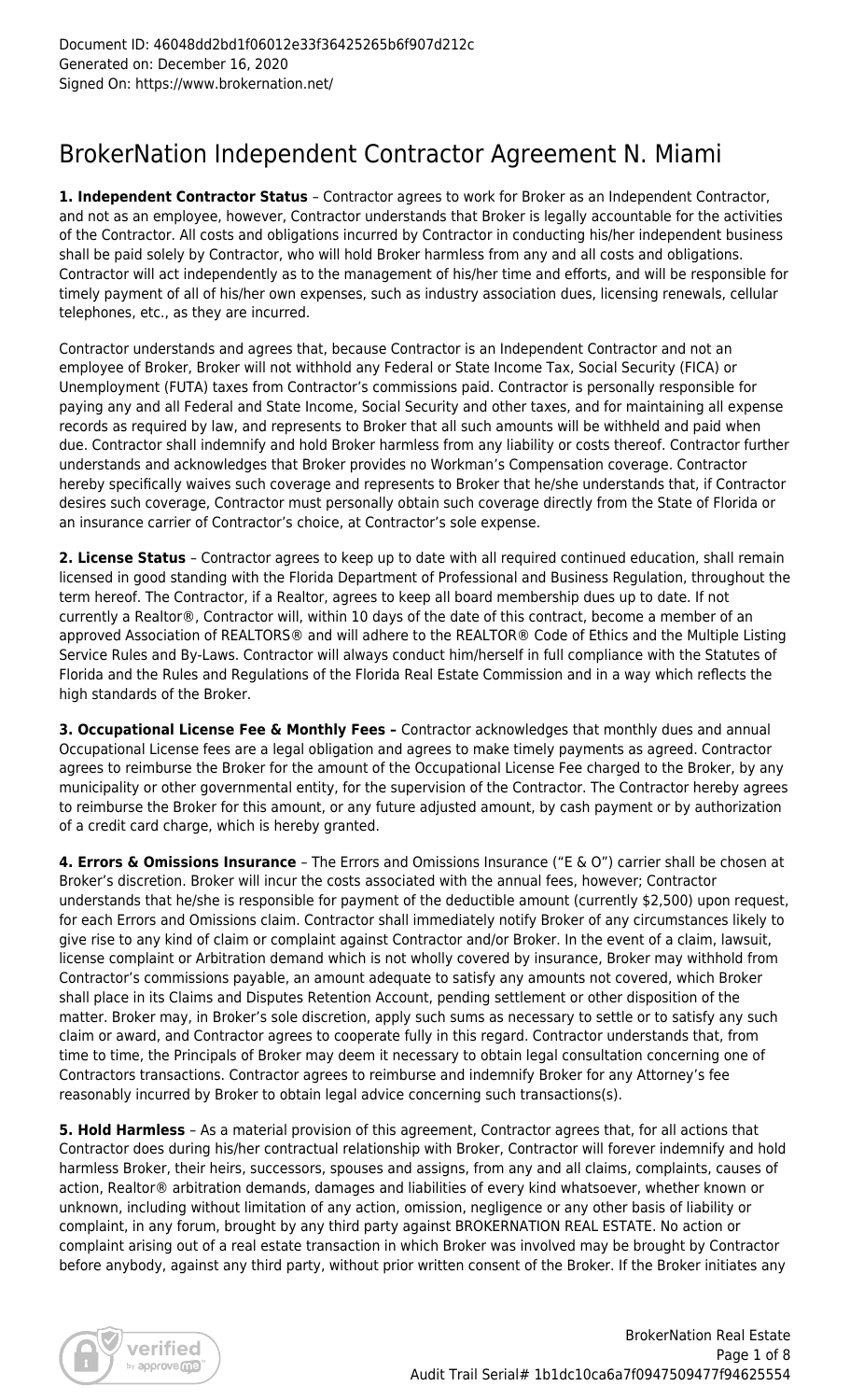litigation or arbitration action on behalf of the Contractor or if the Broker must defend any action of the Contractor in litigation or arbitration, Contractor will pay all related filing fees and attorney fees.

**6. Protection of Contractor's Listings Contracts, Recruiting Residual** – In the event that Contractor terminates his/her contractual relationship with Broker for any reason, any and all listings obtained through the efforts of Contractor during the term of this Agreement can be transferred to Contractor or to Contractor's new employing broker, on Contractor's behalf without penalty as long as Contractor obtains written approval from the owner of the property. Commissions earned and paid on all sales contracts completed prior to the Contractor's termination will be disbursed to the Contractor in compliance with the commission plan in effect at the time the contract was executed. However, Contractor specifically agrees to continue to fully cooperate with Broker as necessary to resolve any transactions, claims or disputes which are pending at the time, or which arise after Contractor's contractual relationship with Broker terminates and Contractor shall indemnify and holds Broker harmless from all such matters. Any such transfer of listings and/or disbursement of commissions are conditioned on the Contractor having any and all dues, fees, and expenses owing to Broker paid in full. Any other incentives, fees, and commissions from the recruiting of any other agent Contractor will be compensated until the date of the termination of this agreement. Contractor will not be entitled to and will forfeit any future residual income from production of any of his or her recruits (BNRE Revenue Sharing Program).

**7. Transaction Defined** – For purposes of this Agreement, the term "transaction" shall be defined as the recording of the deed following the sale of real estate, or the execution by all parties of a lease, where a commission is paid to Broker as a result of the efforts of Contractor. Contractor agrees that Broker has the right to hold and/or apply any commissions owing to Contractor, as may be necessary to pay for or secure any obligations of Contractor hereunder.

**8. Processing Fees / Commissions / Incentives** – As commissions are earned through the efforts of Contractor, any and all such commissions will be promptly paid to Contractor by Broker after receipt and processing, less any amounts owed to Broker. Payment of any and all commissions are subject to Broker receiving a complete sales file. Any Teams are to be calculated per Agent in transactions. All disbursements will be made within 48 hours after file submission and funding has been cleared. Contractor further agrees to participate in the fee structure as specified below.

### **All Transactions and or Referrals: \$395.00 Processing fee to be paid by Agent to Broker on all residential transactions. Agreed commission to Agent / Contractor on transactions:**

**PARTNER** (Experienced only)

(Experienced only) 100% Commission Split (monthly fee of \$99.95) Commercial 90/10 Split + REVENUE SHARING

**EXECUTIVE** (New agents)

90/10 Commission Split (NO monthly fee) Commercial 90/10 Split +REVENUE SHARING

**MENTORSHIP** (New agents)

80/20 Commission Split (monthly fee of \$99.95) Commercial 80/20 Split +REVENUE SHARING

In consideration of company support and tools provided all Contractors/ Agents participating in the 100% commission or New Mentorship option hereby agree to pay the Broker: **\$99.95** in monthly dues, payable in advance and due the first day of each month. Contractor will provide to Broker a valid credit card number and pre-authorization to charge the credit card for the monthly dues and any other incurred expenses as payments become due. A late payment fee of \$25 will be imposed on any monthly payment received 5 days late due on the first of each month.

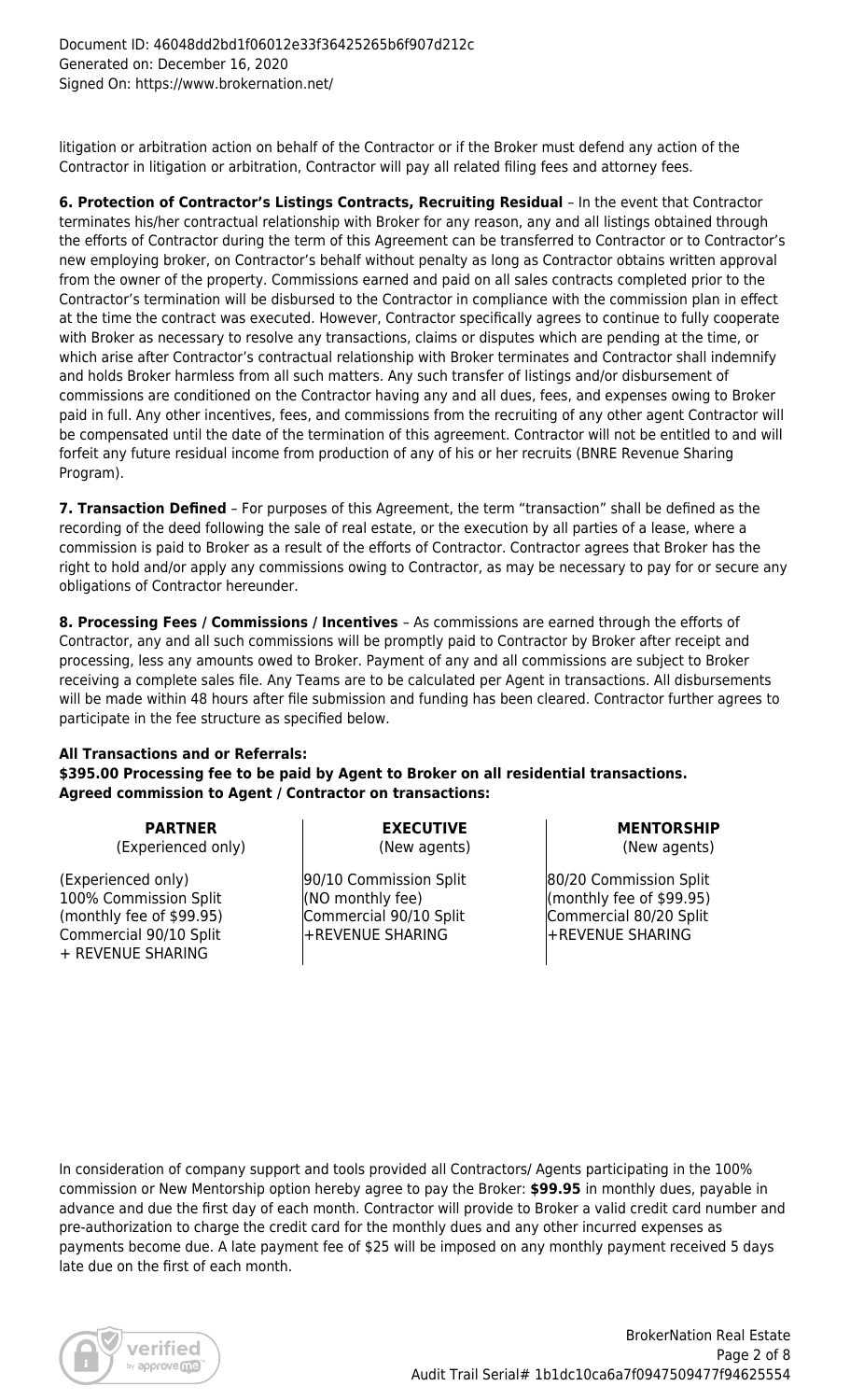Contractor and Broker's relationship is governed by an Independent Contract Agreement in which any Company commission splits, revenue sharing programs, structure and incentives agreements are subject to modified and the Broker reserves the right to cancel a specific structure at any time. However, Broker will give the Contractor at least thirty

(30) days notice of any changes to a program incentive or commission structure. The monthly dues or annual fee prepaid are nonrefundable unless it applies to the cancellation period.

**9. Client Transaction Fees**: BrokerNation will charge on each transactions a fee of \$495.00 paid by the buyer, seller or both, whomever is using BrokerNation's services. This fee will be earned and paid at closing, must be disclosed in the sales contract as well as the closing statement prior to closing. In the event the Contractor fails to properly collect this fee or choose to pay voluntary the Contractor will be required to pay this fee out of their commission. **Note: Transaction fees will not apply to rentals and will not be part of the Revenue Sharing Program as described in Section 11 of this agreement.**

**10. Cancellation Policy Refund** – The Company will offer a money back refund on any prepaid monthly fees in the event a cancellation takes place within the first thirty (30) days of this agreement. In the event the Contractor is not happy and does not want to be a part of BrokerNation Real Estate for any reason then he or she simply cancels in writing within the time period and any fees not related to processing or technology (CRM) will be refunded.

**11. Recruiting Incentives (BNRE Revenue Sharing Program**) – The Contractor will have the option at no additional cost to participate in the Company's Revenue Sharing Program. This program is designed to allow all of our Agents to earn additional income through the sharing of company's revenue (Transaction and or Monthly / Annual) generated by their recruitment of other contractors, agents or subcontractors whom the Contractor has introduced to join BrokerNation Real Estate.

**12.** The Broker will share a percentage of proceeds generated from the \$395.00 processing fees and or Agent monthly fees to participating Contractors in accordance with the structure below. **Note: Transaction fees of \$495.00 paid by any client and or buyer / seller will not be part of the Revenue Sharing Program.**

## *BNRE Revenue Sharing Program (STRUCTURE EXAMPLE)*

**PERCENTAGE TABLE (Residual for Realtors, Partners, Contractors, Agents)**

#### **(YOU Tier 1)**

2nd tier recruit (John 2) (20% referral on BNRE proceeds): **Your direct recruits** 3rd tier recruit (Mary 3) (10% referral on BNRE proceeds): **John's Recruits** 4th tier recruit (Tom 4) (8% referral on BNRE proceeds): **Mary's Recruits** 5th tier recruit (Linda 5) (6% referral on BNRE proceeds): **Tom's recruits**

#### *Maximum 4 Tiers down and indefinite across*

#### **Note: Commercial transactions are excluded from the Revenue Sharing Program.**

**13. Retirement Residual Income Vesting opportunity** a. If Contractor chooses to participate in the BNRE Revenue Sharing Program, Broker offers a vesting opportunity should Contractor choose to retire from performing licensed real estate agent work.

b. To become vested in the Residual Program, Contractor must have completed a minimum of three (3) consecutive years with BrokerNation Real Estate as an active Real Estate Agent before retiring and have a minimum of 50 members in Contractor's respective Network recruited within the most recent consecutive years ("Vested").

c. However, in the event agent re-enters active status and has an active license in the state of Florida, Contractor must have his or her license with BrokerNation Real Estate to retain his/her Network. If Contractor chooses to work for another company, this agreement will automatically terminate and Contractor will no longer be entitled to the revenue sharing proceeds. If Contractor leaves BNRE and returns, Contractor's time requirement calculation will re-start from the first day of his/her return to BNRE as the vesting requirement is three (3) consecutive years.

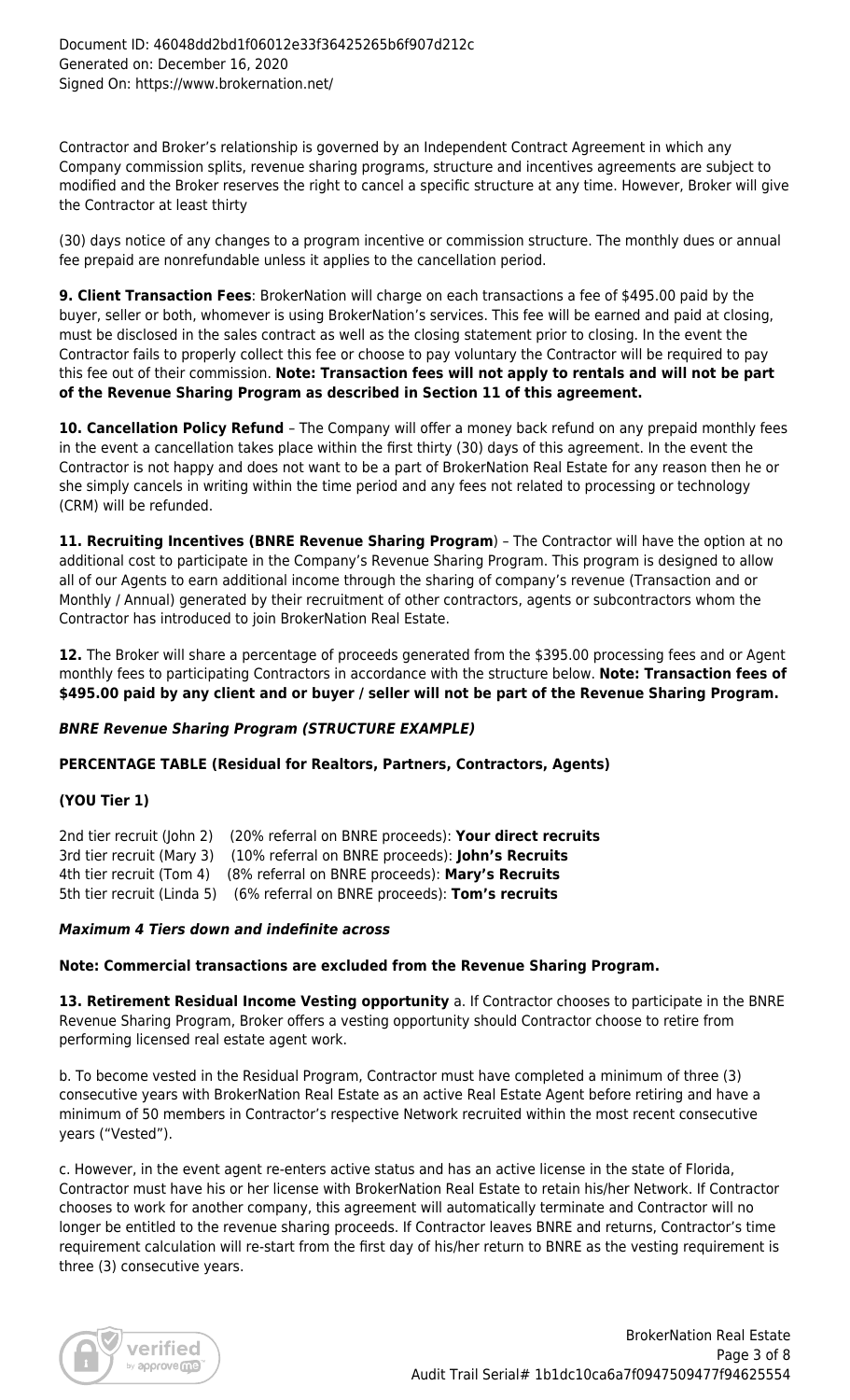a. Once Vested, and so long as Contractor remains retired, Contractor will continue to receive monthly revenue sharing proceeds generated from his/her "Residual Network" for the rest of his/her life. Upon Contractor's death, Contractor's heirs have full rights to Contractor's revenue sharing proceeds.

b. Violation of the terms of this agreement will cause a termination of this agreement, including any vesting opportunity. Revenue Sharing and residuals offered by BrokerNation Real Estate are incentives offering by the company and Agent's participation is optional. BrokerNation does not make any promises regarding the amounts or length of time of Contractor's Network will continue to produce residual income payments.

c. If Contractor is not fully vested upon Separation from Broker, all of Contractor's residual sharing payments will immediately cease and Contractor will have no right to those payments.

**14. Termination of Agreement** -This Agreement may be terminated immediately by Broker for cause, or upon three calendar day's written notice by Broker or Contractor. Contractor agrees that a violation of any of Contractor's obligations hereunder shall constitute cause for immediate termination of this Agreement. In the event this Agreement is terminated by Broker for cause, Contractor agrees that any ongoing obligations of Contractor hereunder shall survive the termination of this Agreement.

## **15. Company Compliance on Listing and Sales Agreements**

The Company is required by Florida Statute 475 to supervise all transactions. Failure to supervise agents and transactions is a serious violation and jeopardizes the broker's license. The Company is required to produce any listing or sales file upon demand whenever the Department of Business and Professional Regulation (DBPR) requires. Company provides a back office system (BackAgent) in which all transactions and listings and or any agreement entered with a client. Listing, Sales and or representation agreements must be entered and received within two (2) business days of the effective date of the listing or sales/rental contract /addendums and or agreements. **In the event Agent fails to follow this protocol and turn in the documentation late, the Agent will be given a onetime warning. On the second violation BrokerNation Real Estate shall assess a**

**\$250 fine to the Agent.** Repeated late files may result in termination of the Agent's

Independent Contractor Agreement and could require the Broker to report the Agent to Department of Business of Professional Regulation (DBPR) for further action.

**16. Internal Disputes** – In the event of a dispute involving two or more contractors, all of whom are licensed with BROKERNATION REAL ESTATE, Contractor authorizes the Designated Broker for BROKERNATION REAL ESTATE, sole and absolute discretion in resolving said dispute. Contractor agrees to abide by the decision of the Designated Broker. Contractor also agrees to hold harmless and indemnify BROKERNATION REAL ESTATE, and its Designated Broker against any claim, action or lawsuit of any kind and from any loss, judgment, or expense, including attorneys' fees, arising from or relating in any way to the resolution of said dispute.

**17. "Do Not Call List"** – The Contractor as an independent contractor affiliated with BrokerNation Real Estate, acknowledges and agrees as follows: The "National Do Not Call List" administered by the United States Federal Trade Commission and the equivalent list administered by the State of Florida may be applicable to telephone solicitations and

other telephone marketing calls made by the Contractor. The Contractor will comply with the requirements of the National Do Not Call List and the equivalent list administered by the State of Florida and with all rules and regulations related thereto; and the Contractor agrees to indemnify and hold harmless BrokerNation Real Estate, their officers, directors, employees, heirs, successors and assigns from and against any and all liability for fines, penalties, attorney fees and related costs and expenses arising of or in connection with any violation, by the undersigned or any person, firm or legal entity acting on the undersigned's behalf, of the National Do Not Call List or the equivalent list administered by the State of Florida, including all rules and regulations related thereto.

**18. MLS Input Responsibilities and Fines** - Contractor agrees to comply with all policies, rules and regulations of BrokerNation Real Estate (BNRE), the Realtor Association and the DBPR. Contractor understands that MLS data input privileges are granted providing that contractor has completed the training offered by the Realtor Association. All inputted files in the MLS must have a completed listing and must be submitted to BrokerNation Real Estate within two (2) business days of the effective date of the listing contract. Any late

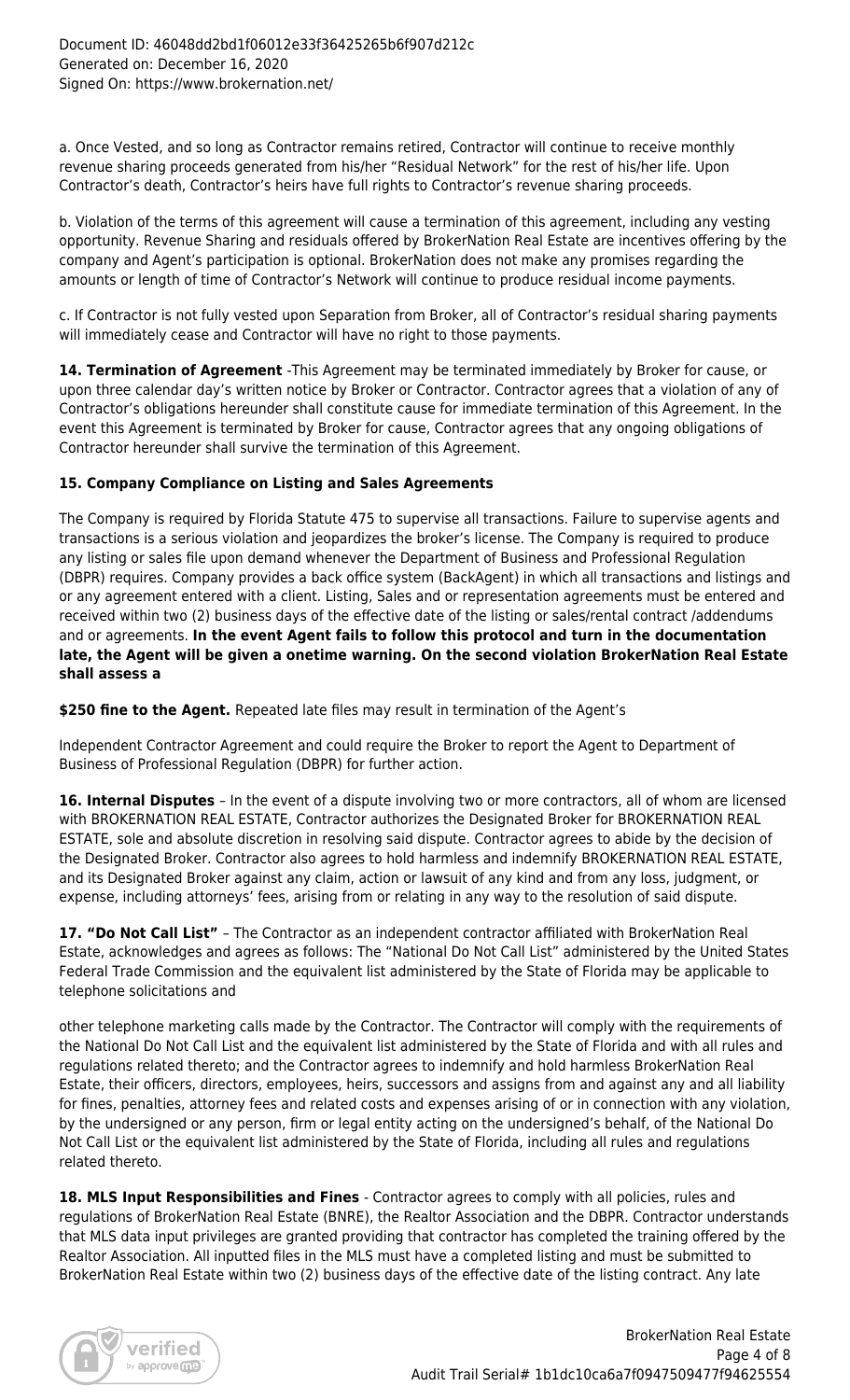submitted files in the MLS may result in a \$250.00 fine will be imposed after the late submission of each sale or rental listing. Contractor understands that no listing may be input in the MLS without a complete file. Any listing that appears on the Multiple Listing Service® without a complete file on hand will be placed in a "temporary off the market" status and may result in the termination of my data input privileges. Contractor agrees to reimburse the Broker for the amount of any fine charged to the Broker for any infraction caused by the Contractor, by any MLS board for infractions of board rules by cash payment or by authorization of a credit card charge, which is hereby granted to Broker.

**19. Good Faith** – The parties to this agreement understand that any written document can only outline the parameters of the working relationship and that the Contractor and the Broker need to work together openly and honestly to resolve issues that arise in connection with the normal course of doing business. Contractor agrees to work conscientiously to abide by all state and federal laws and regulations applicable to the Florida Real Estate Commission.

**20. Fair Housing** – The Contractor understands that the Broker and all its agents, contractors, employees, and or associates operate and support all Fair Housing principals. Contractor has been advised that any conduct which does not comply with Fair Housing laws and practices can result in disciplinary action or termination of this agreement. Further the Contractor agrees voluntarily to keep up to date in Fair Housing principals as it applies to the sales and marketing in Real Estate practice.

**21. Sexual Harassment** – In accordance with Section 703, Title VII of the Civil Rights Act of 1964, it is the policy of the Company that the working environment of every employee and/or Independent Contractor shall be free from verbal and physical sexual harassment. The Company will never permit nor condone sexual harassment in the working environment, and any Independent Contractors who violate the policy will be subject to disciplinary action up to and including termination of his/her independent contract agreement.

**22. Addendum** -The following addendum is hereby incorporated into this Agreement: BROKERNATION REAL ESTATE, Policy Manual. (A copy of this policy manual has been provided.)

**23. Miscellaneous Provisions** – If any provision of this Agreement is found to be void or unenforceable by any court or arbitration panel, the finding will have no effect on any other provision of this Agreement, and all other provisions will remain in full force and effect.

**24. Entire Agreement** – This Agreement, including Schedules "A" and "B" and any Policies and Procedures Guidelines that BrokerNation Real Estate issues, constitutes the entire agreement and understanding between the parties and supersedes any prior agreement or understanding relating to the subject matter of this Agreement. No change, amendment, or waiver of any provision of this Agreement will be binding unless in writing and signed by both Contractor and Broker.

The undersigned Independent Contractor agrees to the terms and conditions set forth above and acknowledges receipt of a copy hereof.

**Broker:** Brokernation Real Estate Inc. 1801 NE 123 Street, Suite 421, Miami FL. 33181 License: CQ 1043989

Please indicate the program you chose: Program Level  $\blacktriangledown$ 

Consent

OI agree to the terms of this contract

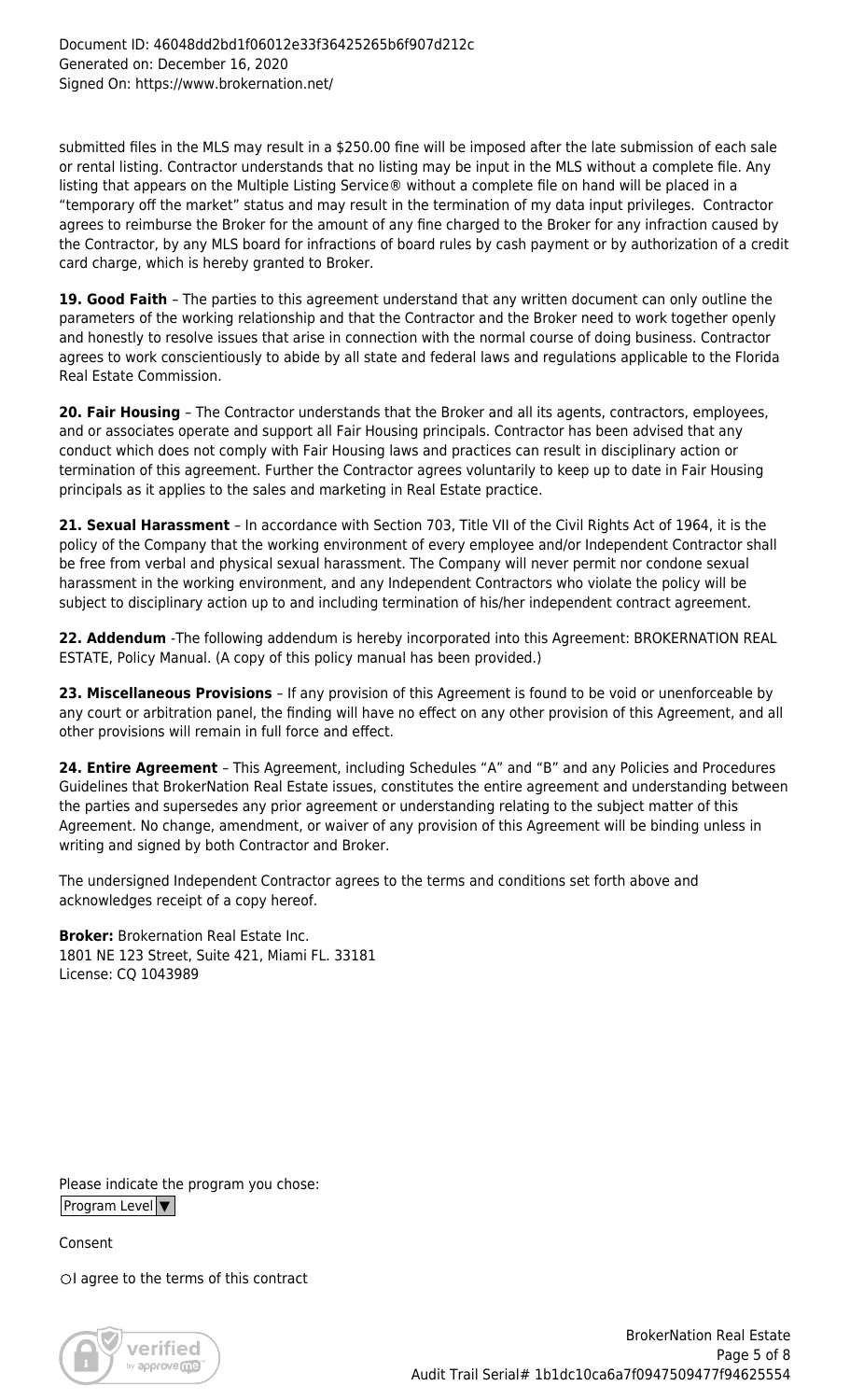Document ID: 46048dd2bd1f06012e33f36425265b6f907d212c Generated on: December 16, 2020 Signed On: https://www.brokernation.net/

June 27, 2022

 $\boldsymbol{\times}$ 

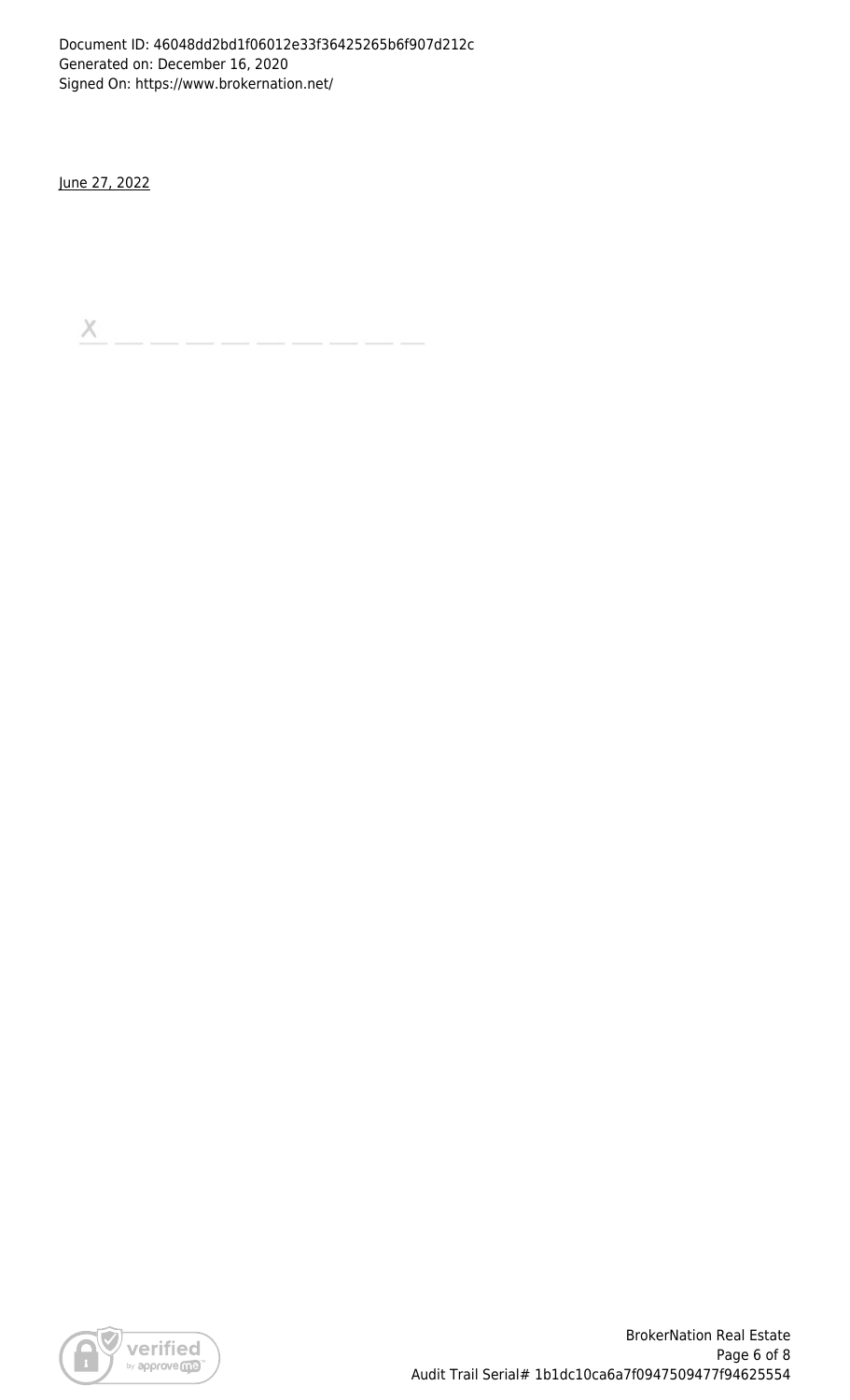# Signature Certificate

Document name: BrokerNation Independent Contractor Agreement N. Miami



Unique Document ID: 46048DD2BD1F06012E33F36425265B6F907D212C

| <b>Timestamp</b>                        | <b>Audit</b>                                                                                                                                     |
|-----------------------------------------|--------------------------------------------------------------------------------------------------------------------------------------------------|
| December 16, 2020 3:04 pm<br><b>EDT</b> | BrokerNation Independent Contractor Agreement N.<br>Miami Uploaded by Broker Nation -<br>brokernationre@gmail.com IP 73.85.202.168               |
| December 16, 2020 3:24 pm<br><b>EDT</b> | Amanda Lasada - amanda@brokernation.net added by<br>Armando Romero - brokernationre@gmail.com as a<br>CC'd Recipient Ip: 66.176.93.102           |
| December 17, 2020 4:15 pm<br><b>EDT</b> | Amanda Lasada - amanda@brokernation.net added by<br>BrokerNation Real Estate - brokernationre@gmail.com<br>as a CC'd Recipient Ip: 96.77.53.162  |
| December 21, 2020 3:49 pm<br><b>EDT</b> | Amanda Lasada - amanda@brokernation.net added by<br>BrokerNation Real Estate - brokernationre@gmail.com<br>as a CC'd Recipient Ip: 96.77.53.162  |
| December 21, 2020 4:53 pm<br><b>EDT</b> | Amanda Lasada - amanda@brokernation.net added by<br>BrokerNation Real Estate - brokernationre@gmail.com<br>as a CC'd Recipient Ip: 96.77.53.162  |
| December 21, 2020 4:59 pm<br><b>EDT</b> | Amanda Lasada - amanda@brokernation.net added by<br>BrokerNation Real Estate - brokernationre@gmail.com<br>as a CC'd Recipient Ip: 96.77.53.162  |
| December 22, 2020 2:49 pm<br><b>EDT</b> | Amanda Lasada - amanda@brokernation.net added by<br>BrokerNation Real Estate - brokernationre@gmail.com<br>as a CC'd Recipient Ip: 96.77.53.162  |
| January 6, 2021 11:34 am<br><b>EDT</b>  | Amanda Lasada - amanda@brokernation.net added by<br>BrokerNation Real Estate - brokernationre@gmail.com<br>as a CC'd Recipient Ip: 96.77.53.162  |
| January 6, 2021 11:44 am<br><b>EDT</b>  | Amanda Lasada - amanda@brokernation.net added by<br>BrokerNation Real Estate - brokernationre@gmail.com<br>as a CC'd Recipient Ip: 96.77.53.162  |
| January 20, 2021 11:30 am<br><b>EDT</b> | Amanda Lasada - amanda@brokernation.net added by<br>BrokerNation Real Estate - brokernationre@gmail.com<br>as a CC'd Recipient Ip: 66.176.93.102 |
| January 20, 2021 11:39 am<br><b>EDT</b> | Amanda Lasada - amanda@brokernation.net added by<br>BrokerNation Real Estate - brokernationre@gmail.com<br>as a CC'd Recipient Ip: 66.176.93.102 |
| January 20, 2021 3:07 pm<br><b>EDT</b>  | Amanda Lasada - amanda@brokernation.net added by<br>BrokerNation Real Estate - info@brokernation.net as a<br>CC'd Recipient Ip: 66.176.93.102    |
| January 20, 2021 3:38 pm<br><b>EDT</b>  | Amanda Lasada - amanda@brokernation.net added by<br>BrokerNation Real Estate - info@brokernation.net as a<br>CC'd Recipient Ip: 66.176.93.102    |
| January 20, 2021 3:57 pm<br><b>EDT</b>  | Amanda Lasada - amanda@brokernation.net added by<br>BrokerNation Real Estate - info@brokernation.net as a<br>CC'd Recipient Ip: 66.176.93.102    |
| January 20, 2021 4:17 pm<br><b>EDT</b>  | Amanda Lasada - amanda@brokernation.net added by<br>BrokerNation Real Estate - info@brokernation.net as a<br>CC'd Recipient Ip: 66.176.93.102    |